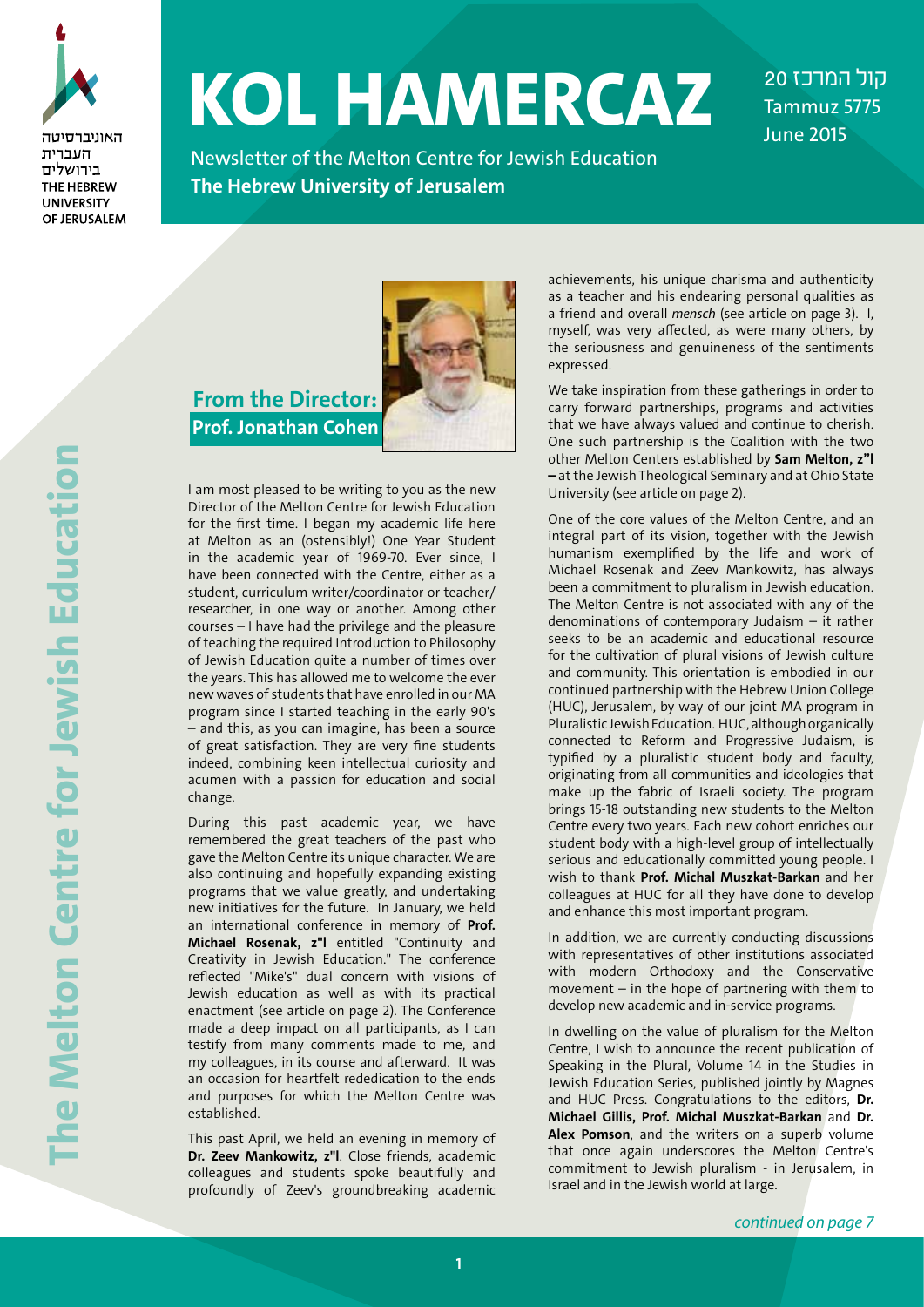

## **Jewish Education: Continuity for Creativity Conference and Limmud in Memory of Professor Michael Rosenak**

#### Dr. Avinoam Rosenak

The conference on "Jewish Education: Continuity for Creativity" in memory of my father and teacher **Prof. Michael Rosenak**, was held this past January at the Hebrew University under the auspices of the Melton Centre and chaired by **Prof. Jonathan Cohen**. Known as "Mike" to all his friends, colleagues and students, the mention of his name throughout the conference evoked much affection, love, admiration and longing for the teacher who had such a presence in the lives of the participants and whose passing has left a deep and painful void.

The conference opened with greetings and warm words in Mike's memory by **Prof. Menachem Ben Sasson,** President of the Hebrew University and **Prof. Moshe Tatar**, Head of the School of Education. This was followed by the launching of **The Michael Rosenak Jewish Education Library** and the publication of the first volume in the series: *Teaching Jewish Culture:* Values, *Authenticity and Relevance* by Michael Rosenak (edited by **Dr. Asher Shkedi**).

The evening sessions reflected a more academic and theoretical perspective. Prof. Cohen said "the evening was characterized by the leading scholars, educational figures and heads of academic institutions in Israel and abroad who spoke about new visions for Jewish education in the 21st century – trying to recapture Mike's own unique vision of a living, relevant Jewish humanism and each speaking out of a deep affinity and friendship for him." It was an emotional evening, in scope and in depth, and in its complex connection, so characteristic of Mike, between theory and practice, academia and education, to research and the needs of society.

The second day of the conference, however, expressed Mike's unique pedagogic orientation and was held, for the most part, in parallel sessions with master teachers and educators engaging in interactive study of Jewish texts and subjects in the by now well-known "Limmud" style.

The conference closed with warm personal words from Mike's very close friend, **Avraham Infeld** (President Emeritus of Hillel International) and an evening of song led by **Shuli Natan**, that included the beautiful song "*Yerushalayim shel Zahav*", that Mike so loved.

Melton's wonderful staff were responsible for the outstanding orchestration of the conference and special thanks go to **Carmela Hariri**, **Vivienne Burstein** and **Tlalit Ganz** who were involved in all stages of the organization, from start to finish.

**[Click here for the full program of the conference.](http://melton.huji.ac.il/index.php/en/academic-activities/conferences/jewish-education-continuity-for-creativity)**



Dr. Avinoam Rosenak addresses the conference

#### **Textuality and Orality in Jewish Tradition and Education**

This year the Melton Coalition Conference took place at the Melton Center in Jerusalem, and centered on the topic of "Textuality and Orality in Jewish Tradition and Education." Over the course of three days scholars and educators from the three Melton Centers established by Sam Melton z"l – Hebrew University, JTS and Ohio State University – as well as other universities, presented engaging and fascinating papers on the Textual and Oral qualities of the Bible, the Talmud, Kabbalistic Texts and more modern Jewish writings and their educational implications.

The papers were on a particularly high level and we anticipate their publication in a new volume of the Studies in Jewish Education series by the Hebrew University's Magnes Press, in partnership with the Jewish Education Series of JTS Press.

**[Click here for the program of the conference on the Melton Centre website.](http://melton.huji.ac.il/index.php/en/academic-activities/conferences/the-oral-and-the-textual)**



Prof. Matt Goldish

**[Click here to view the conference sessions.](https://www.youtube.com/watch?v=3kHcMXIXPP4&list=PLZvY_8XcbZrTxlpq_Qk-LDUwIX7W4p2tA)**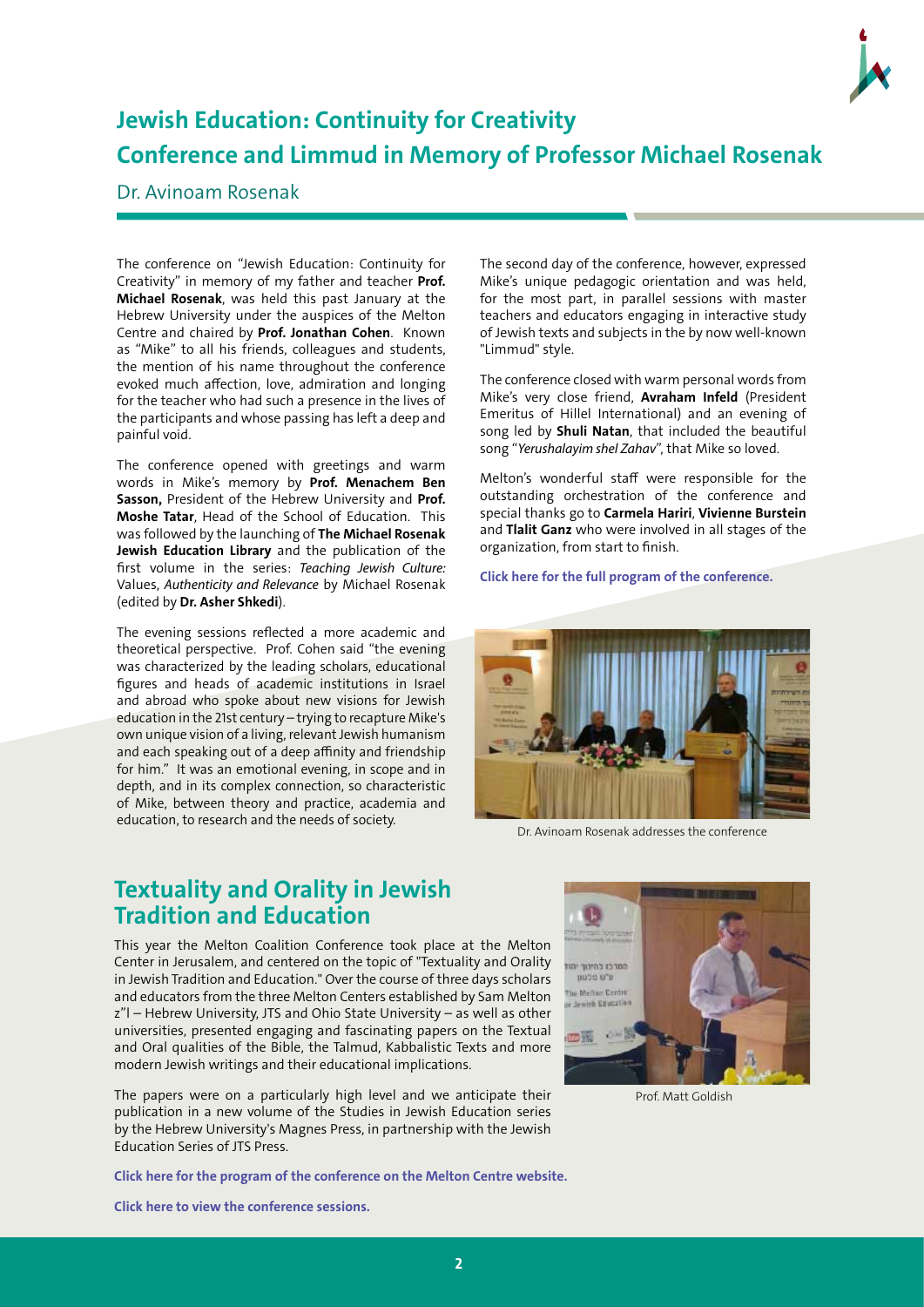

#### **Remembering Zeev Mankowitz**

Dr. Sharon Kangisser Cohen

There are many aspects that make up an individual: those which are displayed publicly, those which are reserved for a select few, and those which are reserved for the self alone. When writing about Zeev Mankowitz (z"l) I am aware that my vision of him is based on my own experience, the aspects which he revealed to me and to those around him. Nothing can encapsulate the entire man; I can only attempt to convey a few features which I remember and feel are meaningful to share. On meeting Zeev, you couldn't help but notice his dignified manner, his meticulous dress, the smell of his pipe, his appreciation of fine food and chocolate, and his passion for books. A visit to his office or his home and his book collection show you a true intellectual. He read widely and deeply, traversing disciplines and periods. He was a gifted teacher, an erudite orator and a principled yet not dogmatic man. For me, Zeev was many things: a teacher, a colleague, a friend, and one could say that eventually he became a member of my family. Over the years, as we both moved through life, our relationship and connection changed. When I first met him as a student, his name and reputation preceded him. I felt privileged to study with him, learn from him, and be guided by him in my academic work. One of the key elements of his teaching was the recognition of humanity in history. He treated the protagonists of his historical work with empathy and care; he was not driven by judgment nor did he want to create grand theories or statements, rather he sought to uncover, reveal and appreciate the complexity of the human condition, particularly of those who were thrust into an incomprehensible reality and managed to survive the unsurvivable. I appreciated his humility when exploring the past and assessing the behavior and reactions of those who lived through historical moments. In the course of our collaboration on various publications, I was always amazed at his insight, his relentless search for the correct use of words and phrases, and his reverential treatment of the subject matter we were dealing with.

A central theme of his work and contemplation was the relationship between memory and forgetting. Through this prism he taught me about the complexity of the human experience, particularly how individuals live with and make meaning of their past. This intellectual endeavor manifested itself in his own persona, in his relationships and in the way he experienced life. The outline of Zeev's own tragic past was known to most of us; yet it was silently present and hardly ever spoken

about. Zeev's illness was likewise hidden. While his physical suffering was obvious and palpable, it did not interrupt his work, his relationships or his sensitivity. Even though it was not easy for him to receive visitors, he never turned visitors away out of concern for them. On visiting Zeev during the last years of his life, I witnessed the battle of a man against a terminal illness; a cruel, unrelenting sickness that challenged him each and every day, and yet an illness which he claimed to respect because of its "cleverness". Zeev was not alone in his battle, he was cared for lovingly by Bella and surrounded by close family and friends. During those years, I would always visit him with some trepidation, not knowing what condition I would find him in. Yet, after a few minutes in his company, my anxiety and fears dissipated as we began to work, talk and laugh. Laughter and communication vanquished illness for the short time we met, and I always left his home feeling enriched. Zeev succeeded in making me forget his pain and struggle as I engaged with the brilliant and caring man that he was. He fought hard not to be defined by his illness and continued to plan for new projects through which he hoped to make a contribution to Jewish history and the Jewish people.

Throughout my professional and academic activities, Zeev advised me, directed me and always gave me honest advice. As a close friend, he listened empathically to my personal issues and concerns and always gave me meaningful guidance. He was usually correct, and I will miss the privilege of his insight.

Zeev was also an optimist. He was blessed with the ability to see the good in life and in people. His optimism seemed to buffer him or allow him to forget the cruelty of his illness and his pain. His generosity enriched me and helped me to recognize the goodness in the world. Through his confidence in me, I gained confidence in myself. Thus, for me, Zeev was not only a gifted teacher of history but a dedicated and inspiring teacher of life. In his work on "She'erit HaPletah," Zeev honored and marveled at the endurance of people who, despite great loss and suffering, continued to put their faith in the human project and rebuild their lives. It seems that history informed his own outlook or that the fortitude of these remarkable people resonated with his own life experience.

May his memory be blessed.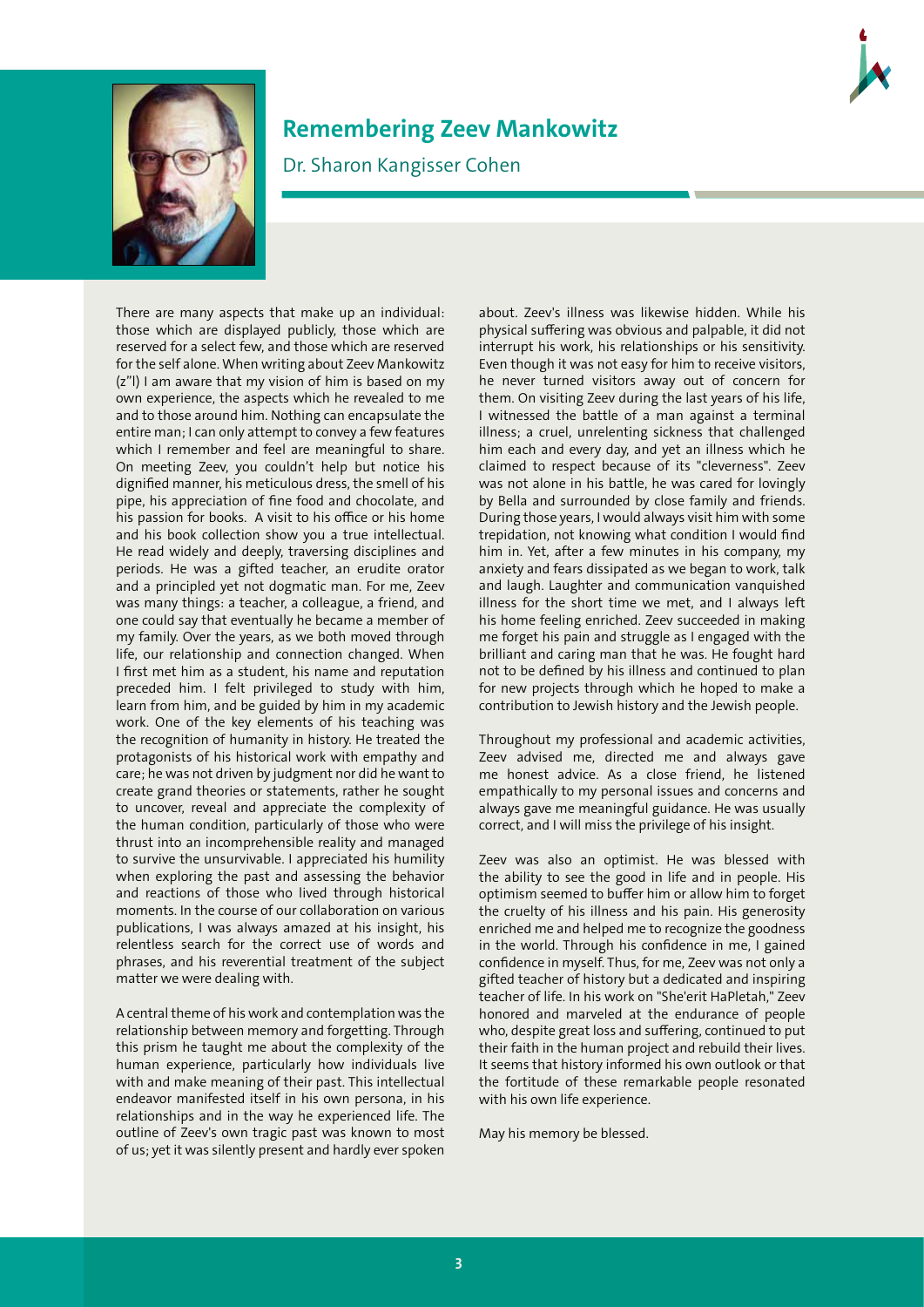

### **Wovite Worku, PhD: An Amazing Journey**

Rena Ashkenazi

When Wovite Worku received her PhD at the recent graduation ceremony of the School of Education at Hebrew University's Mt. Scopus Campus, it was an amazing highlight on the remarkable journey she has undertaken so far, both personally and professionally.

Born near Gondar in Ethiopia, Wovite aged 10, together with her mother and seven older siblings, made their way on foot through Sudan to make Aliya during Operation Moses, in 1984, a journey that took two years. Unfortunately, a few years after they arrived in Israel, her mother passed away. Wovite was lovingly looked after by her older siblings. She spent her high school years as a boarder at Yemin Orde and after graduating, did her national service as a teaching assistant at a school in Safed. This was to be her first step on the road to an interesting and fulfilling career in education.

With her national service completed, Wovite registered for a BA in Informal Education at Bar Ilan University, followed by a Teacher's Certificate and an MA in Educational Administration. Throughout her studies Wovite worked in the field, first as a counselor with at-risk youth, then as a facilitator at the Leadership Center for Ethiopians in the education system, where she trained teachers how to deal with youth and multiculturalism. For a short period she managed a neighborhood center in Ramle for the Ethiopian community, before going back to work with Ethiopian youth on the Ethiopian National Project sponsored by the Ethiopian Community, the Jewish Agency, Joint-Israel, the New Israel Fund, Keren Hayesod and the Jewish Federations of North America.

With two degrees in hand, Wovite's remarkable journey continued with her being chosen to participate in the prestigious Mandel Leadership course, an experience she defines as life-changing. She then returned to academia to do her PhD, to further her research on Ethiopian youth – a subject she holds so close to her heart – choosing to focus her research on Ethiopian youth and the connection between ethnic identity, perceived discrimination and the dropout rate from the educational system. In her search for an advisor, Wovite was fortunate to find herself in the office of **Prof. Gabriel Horenzcyk** who specializes in issues of acculturation and adaptation of immigrants in general, and Israeli Olim in particular, at the School of Education at Hebrew University. They found common interests in the study of factors associated with "hidden dropout" among Ethiopian immigrants in Israel and she immediately began her research under his supervision. As Gaby was director of the Melton Centre for Jewish Education at the time, Wovite soon found herself in the supportive environment of Melton, which she describes as a second home. It proved to be a place that enabled personal and professional growth and development, providing her with ongoing support and advice. Wovite's face lights up and her enthusiasm bubbles over when she speaks about her experience at Melton and carrying out her research with Prof. Horencyzk. She is also grateful for the emotional and practical support she received from **Eti Gershon-Cohen**, administrator of Student Affairs, and **Anat Haim-Jani**, then-administrative assistant at Melton. Her wish is for all doctoral students to be fortunate enough to study in such an environment.

Wovite's research revealed interesting findings indicating a connection between drop-out rate and discrimination, and between drop-out rate and support from parents and teachers. Recommendations have been made to develop intervention programs for teachers to prevent this discrimination (both hidden and overt), and to provide tools to increase parents' involvement in their children's education.



Wovite Worku at graduation on Mt. Scopus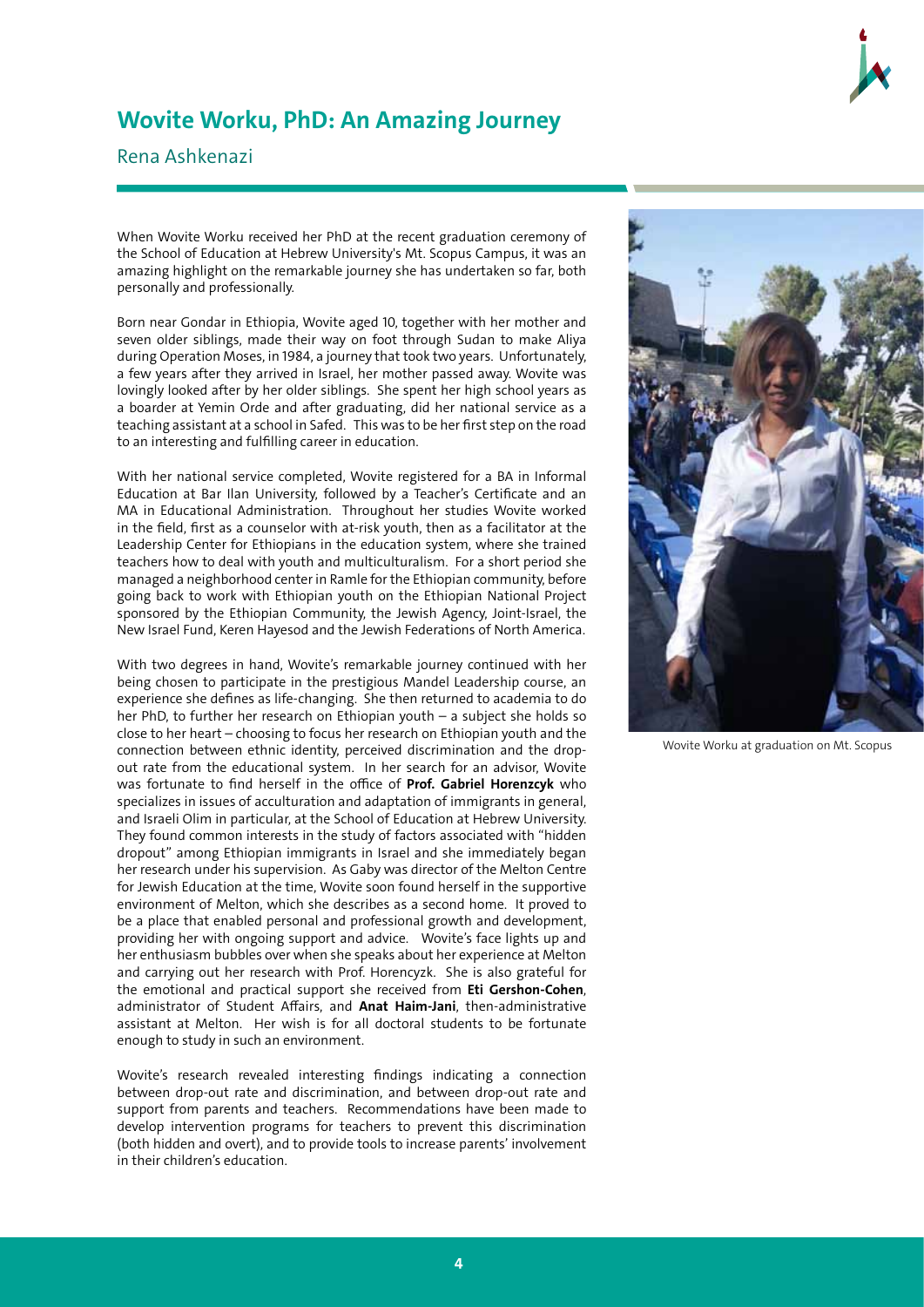

Throughout the years that Prof. Horenczyk worked with Wovite, he was deeply impressed by her willingness and motivation to study and develop further, as well as her strong commitment to education, in general, and the education of youth from the Ethiopian community, in particular – through research and work in the field.

Wovite's research reflects her many years in the field. She feels that the courses at The School of Education, so varied in scope, gave her an interesting perspective on her work in the field and taught her how to be both creative and critical. In addition, Melton's work with a wide range of communities around the Jewish world provides a unique way of dealing with different cultures and has provided Wovite with new ideas and tools.

Obviously our discussion led to the situation of Ethiopian Olim in Israel today and their recent demonstrations against discrimination. Naturally, Wovite has strong feelings about the issues at hand, both individually and for the community as a whole. She has no doubt that changes in the situation in the country have to come from the top down, as well as through education from an early age.

Wovite for the past 13 years has been the national supervisor for new immigrant at-risk youth at the Ministry of Education, a field she loves and in which she is dedicated to making a difference. In addition, she teaches one day a week at the David Yellin College of Education; is a mentor to two talented Ethiopian students through the organization "Olim BeYahad"; and volunteers on the Parents' Patrol in her hometown of Nes Ziona. She is married to Yossi, an educator, who also arrived in Israel on Operation Moses and they have two daughters, Linoy (12) and Tehila (8.5).

In 2013 Wovite was the recipient of the Matanel Prize for Education awarded by the Van Leer Institute. Her dream is to continue to strengthen the connection between academia and the field, to continue to carry out research and develop in her career and to make a difference in the education system to ensure equal opportunities for all and that the voice of the weak is heard. At Melton, we all look forward to hearing about the next stages of Wovite's amazing journey.



Dr. Ora Zohar

## **For Teachers with Love: Launch of Dr. Ora Zohar's Book**

Israel Sykes

On March 15 the Melton Centre, together with the School of Education at Hebrew University, held a launch for Dr. Ora Zohar's recent book: *For Teachers with Love – Helping Educators become Significant*.

Between 1977 and 2005 Ora served on the faculty of the School of Education, where she founded and directed the Center for Staff Development and the Principal's Center. During these years, as described in the book itself and during the event by former Melton director **Alan Hoffmann** and current director **Prof. Jonathan Cohen**, staff at the Center brought their unique approach to professional development to many Jewish schools across the globe that were adopting Melton's new Jewish Studies curricula. These included schools in England, Australia, South Africa, the United States, Canada, Mexico and Hungary.

During the evening, participants were reminded of Ora's uniquely engaging style in her introductory remarks. **Prof. Moshe Tatar,** director of the School of Education, and **Dr. Michael Gillis**, director of Teacher Certification programs, praised the book, its significance and its ongoing relevance. In addition, former students and colleagues spoke lovingly of the profound impact that Ora's work had upon them as educators.

All in all, the book launch was a moving and well-deserved tribute to the immense value and impact of Dr. Ora Zohar's life's work. *For Teachers with Love* is already becoming a valued resource in Jewish schools and in teacher training programs, enabling new generations to benefit from the enduring significance of Ora's practice wisdom.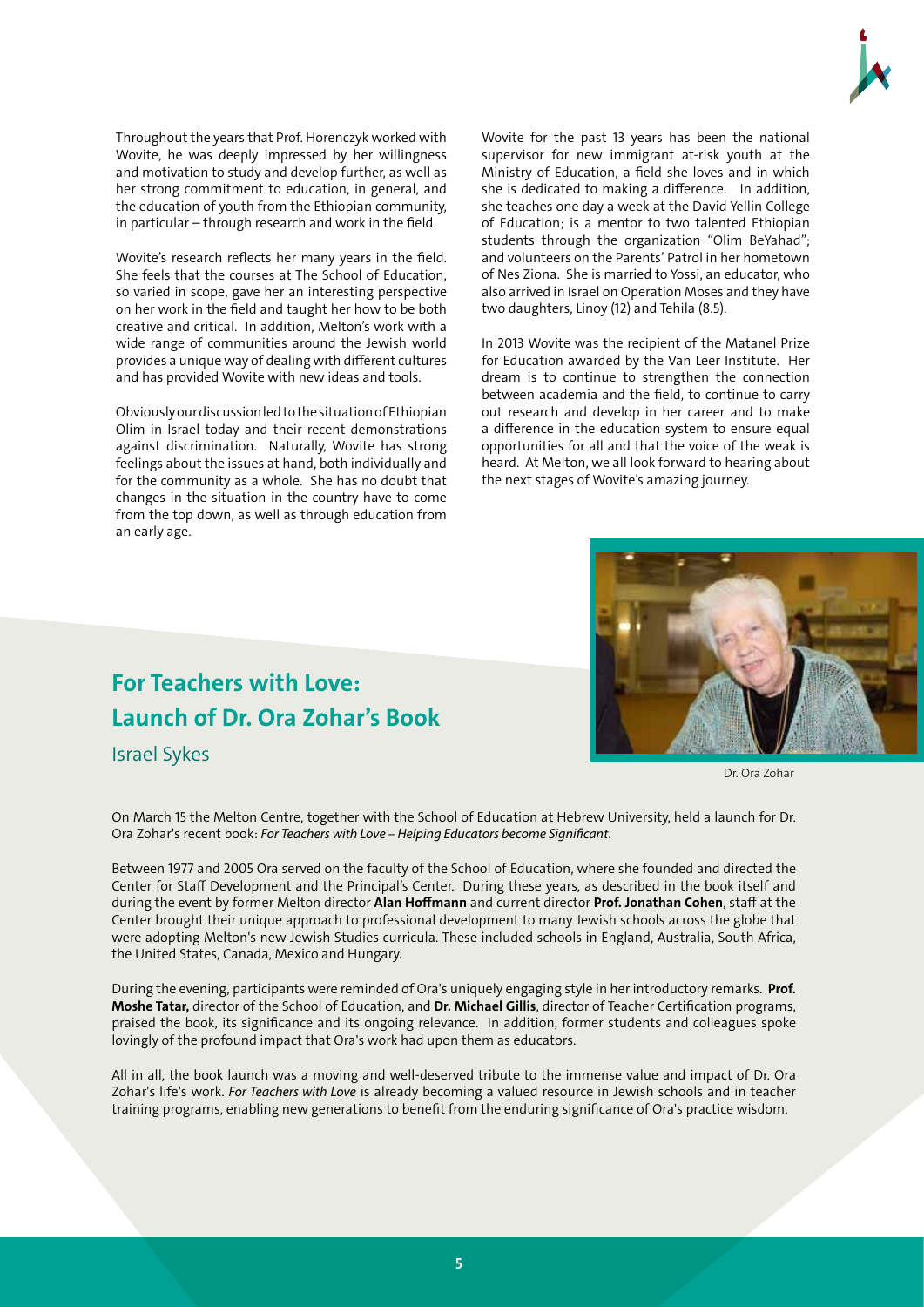## **Farewell to Dr. Marc Silverman**

#### Haim Aronovitz

On May 11th we marked the retirement of Dr. Marc Silverman from the Mercaz, the Melton Centre with which he has been associated for the past 45 years and more.

It took this occasion for Marc himself to realize that he had served as an assistant to (then) Dr. Mike Rosenak, preparing background readings for an early course way back in the 1960's... and was to continue his involvement over the coming decades as teacher and project coordinator, teaching a number of courses that became classic fare for decades of Melton graduates.

Most particularly, Marc shared the educational philosophy of his own model, Janusz Korczak, with many hundreds of students taking part in a classic course that brought honor and fame to the university. He also instructed hundreds of students in the pathways of Zionist ideology and the Israeli education system.

Always, Marc conveyed his deep commitment to his students, and this quality came out most strongly during this evening in Marc's honor, when accolades



Marc and Orna Silverman

from former students were read and broadcast from across the Jewish world.

Uniquely, the members of the Hallel Choir, of which he is a beloved member, came to sing with and for him, as a gesture of warmth and love that matched the warm atmosphere of this special tribute and farewell.

Marc: teacher, educator, but above all, *adam* - person stressed by all those who have worked with and learned with Marc over the decades. We wish him much pleasure in translating his book on Korczak into English, and enjoying the coming years with his family in tackling all the special projects that he and Orna want to address... *Tam velo nishlam!* 

## **Speaking in the Plural: The Challenge of Pluralism for Jewish Education**

An important collection of articles on pluralism and Jewish education has been recently been published under the title "Speaking in the Plural: The Challenge of Pluralism for Jewish Education." The book is published by Magnes Press and its publication was supported jointly by the Melton Centre and Hebrew Union College. It is the fourteenth volume to appear in the series "Studies in Jewish Education" and is edited by **Michael Gillis, Michal Muszkat-Barkan** and **Alex Pomson**.

The use of the term "pluralism" has become widespread in the context of Jewish education and the articles included in the book are a contribution to



our understanding as researchers and educators, and to the development of a language which can deepen educational and research discourse. The volume seeks to mark out some of the educational dilemmas, possible educational aims as well as some of the costs and benefits that arise from the encounter between Jewish education and pluralism.

A number of articles contain reflections on the idea of pluralism, making conceptual distinctions between pluralism and related themes such as tolerance and relativism. Articles in the philosophical section of the book propose a basis for the connection (or opposition) between Jewish education and pluralism. The book's middle section focuses on theory and pedagogy. It proposes educational theories concerned with pluralism and discusses their pedagogical potential. It also includes the reflections of practitioners whose work, in a variety of educational settings, is animated by a commitment to pluralism and, at the same time, is challenged by it. The last section of the book brings together empirical studies that describe and analyze the practices of pluralistic Jewish education. Bringing together these studies, which represent a wide range of disciplines and approaches, brings into focus the multiple ways of describing and analyzing the expression of, and responses to, pluralism in Jewish education in Israel and abroad.

**[Click here to purchase the book.](http://www.magnes-press.com/Book/Speaking+in+the+plural+-+The+Challenge+of+Pluralism+for+Jewish+Education.aspx?code=45-232033)**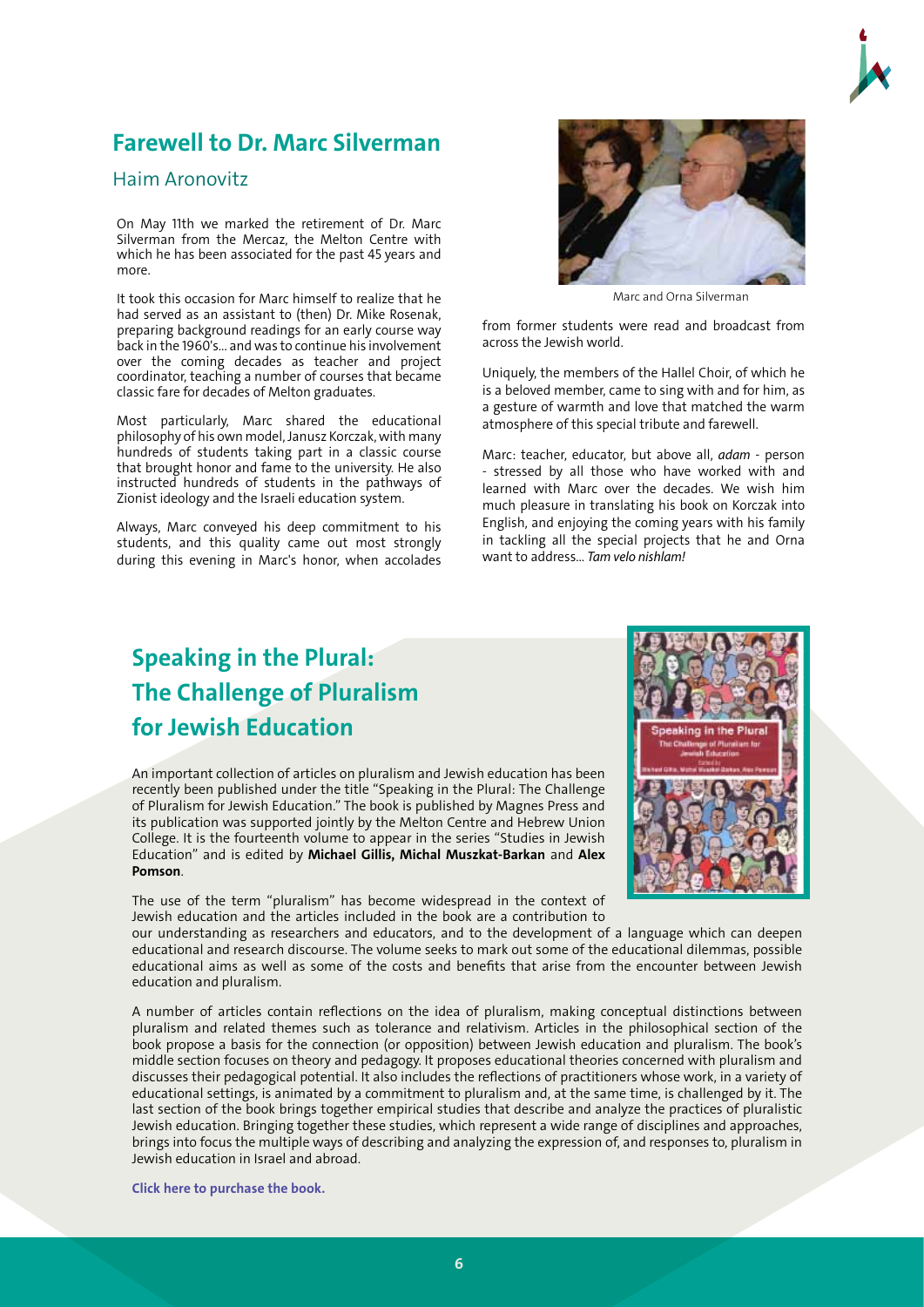#### **MELTON TEAM TRIP**

With the start of spring, the Melton Centre's staff, both academic and administrative, left the office for a day to enjoy its annual tiyul, this time to the Ela Valley. **Haim Aronovitz**, colleague and tour educator, shared his extensive knowledge as they walked through the area, enjoyed lunch together and a visit to "Srigim", a boutique beer brewery. Everyone appreciated the beautiful day in the fresh air and the magnificent landscapes in full bloom and of course, the team spirit.



#### **From the Director:**  *(continued from page 1)*

In conclusion, I would like to thank **Prof. Gabriel Horenczyk** for sharing the burdens of leadership with me at the Melton Centre, in his role as Director of Academic Studies. His knowledge and experience (as a former Director of the Centre) have proved most valuable. I would also like to thank **Dr. Alex Pomson**, **Dr. Alick Isaacs** and **Dr. Sharon Kangisser** – who returned to serve on our faculty as adjunct instructors during the past academic year. I am looking forward to keeping the readers of "Kol HaMercaz" informed as we continue to grow and flourish. We consider you to be our "family circle" and en[courage you to view](http://melton.huji.ac.il/index.php/en/home-page) new events and programs on our **Melton website.**